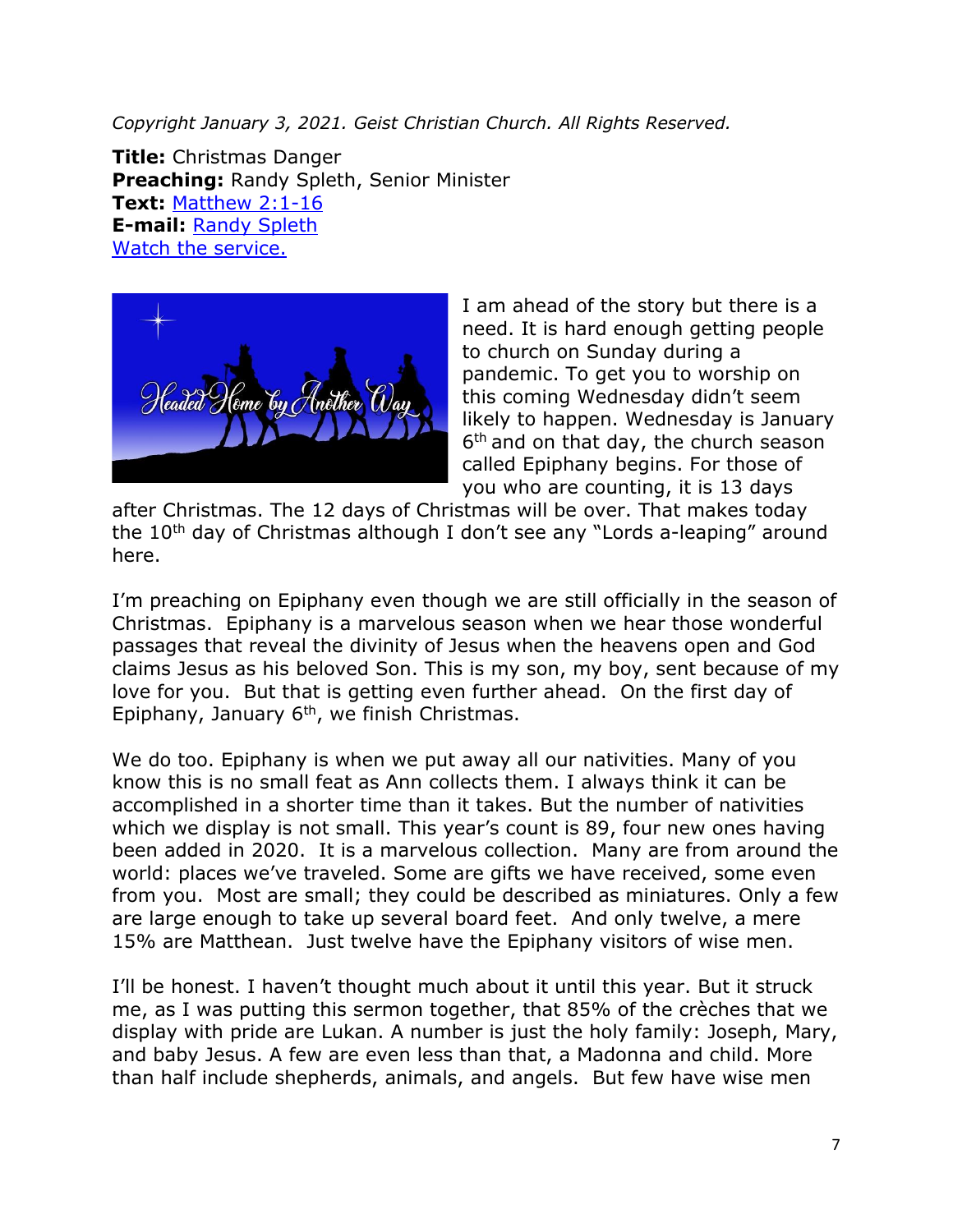I've tried to figure out why this is. I suppose it could be practical. Magi do take up space, with their gifts and camels. For the most part, it is our bigger crèches that have Epiphany visitors. But there are a couple of tiny miniatures that have them carefully carved in the scene. So I guess the space reason doesn't hold up.

I suppose it could be due to a disagreement over their number. We assume there were three kings because three gifts are presented to Jesus. But the number isn't taken for granted. First-century depictions like the wall painting in the Roman catacomb of Domitilla shows four magi; a later catacomb of Peter and Marcellinus depicts two. Three wise men don't show up in art until the  $3^{rd}$  century, likely because it was then that the early church father Origen suggested it. A variety of early second century Syrian documents name twelve. $1$  I wouldn't want a nativity in our house with 12 wise men and their camels. You have to draw a line somewhere. Still, the number hasn't bothered some in the past so why so few now?

It might be financial. I don't mean to suggest more pieces cost more. Rather, perhaps it is tied up with the whole economics of Christmas. We like to tell the story of a poor couple bedding down in a stable in Bethlehem, to see Jesus lying in a meager estate. To have royal visitors bear expensive gifts in a house where the family is staying somehow changes the picture, more suburban than urban. It's just a thought.

I have one more though, new this year. Let me try it out on you. For all of the devotion that these seekers from the east represent, their actions reveal that Christmas has enemies. They kicked over a terrible can of evil which would eventually lead to the death of Jesus. It's a hard thing to look at and the wise men remind us of this truth. Christmas has enemies; Christmas isn't just calm and bright. There is danger there.

It started because they show up at the wrong place, the unintended consequences of being navigationally challenged. They go to Jerusalem and ask to see King Herod. Then they ask, "Where is the child who has been born king of the Jews?" (Matthew 2:2) We want to bow down and worship him. It seems like such an innocent question and a genuine request. It's hard to believe that it put in motion such terrible, awful things. Well, perhaps not so hard to believe. You do not ask a king, "Where's the king?" What were they thinking? We call these men wise?

Herod was intimidated and frightened and all Jerusalem with him. He called in the doctors of law and Scripture. They told him, "In Bethlehem of Judea; for so it has been written by the prophet." Micah. Herod meets secretly with the magi, however many there were and lies. That's what enemies do.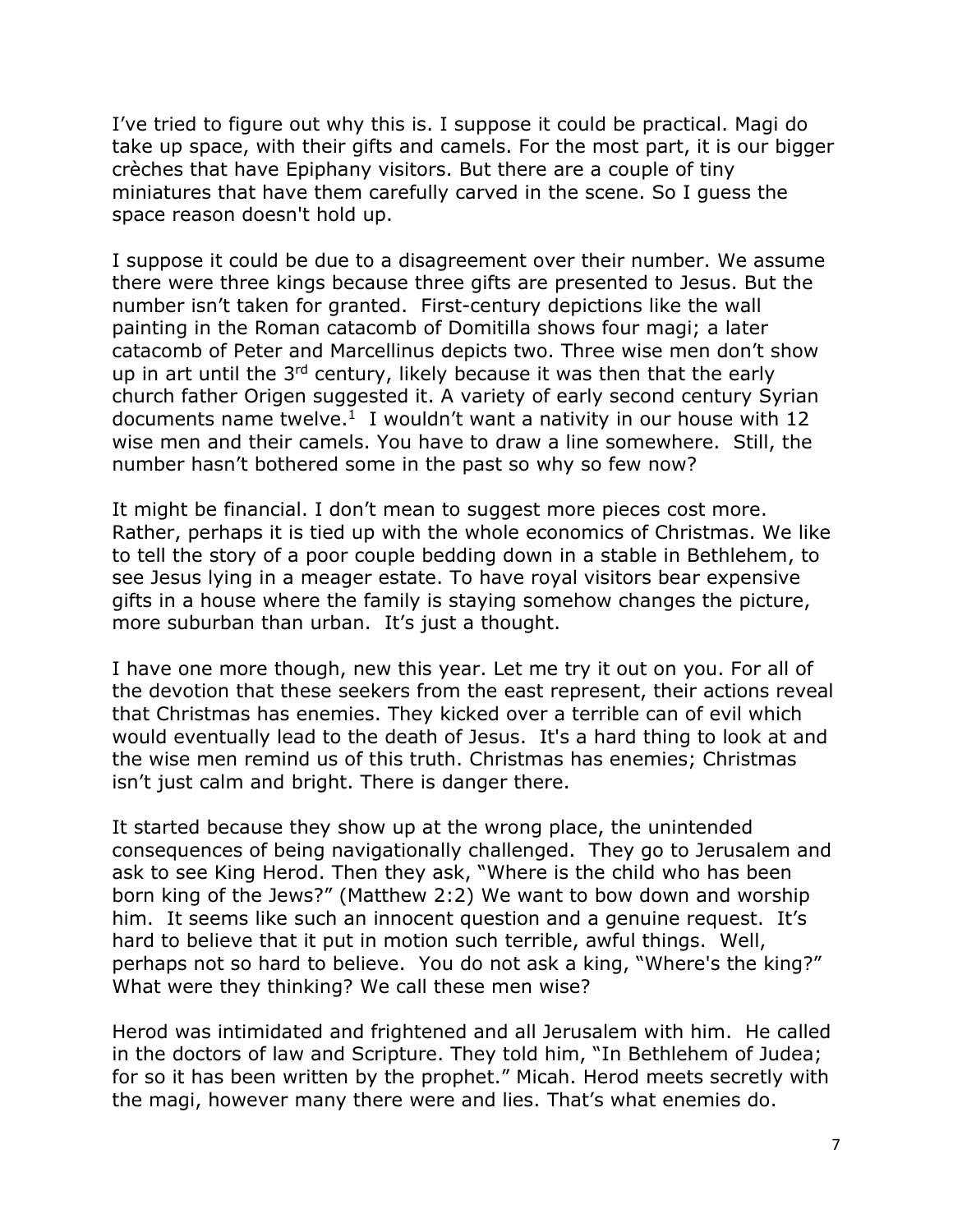Truth doesn't mean anything whatsoever. Herod pretends to want to worship him. "Go and search diligently for the child; and when you have found him, bring me word so that I may also go and pay him homage" (Matthew 2:8b) Off they go and unwittingly being used by the enemy of Christmas. They had no idea of the danger they were creating until they were warned.

They found Mary and Jesus in a house and presented their gifts. They bowed down, almost as if they knew the hymn that Paul would later pen, "…that at the name of Jesus every knee should bow, in heaven and on earth and under the earth." (Philippians 2:10) But not every knee would bow. Not Herod's. "They were warned in a dream not to return to Herod, they left for their own country by another road." (Matthew 2:12)

And Joseph was warned, too. That night, after they had left, Joseph had a dream. One of those that make you sit up fast.

"Mary, Mary, get ready; wrap the child." "What's the matter?" We've got to go." "What do you mean?"

"I had this dream. They're coming for the boy. They're coming, yeah, they're coming for the boy. Get ready. We've got to go."

And the Holy Family is barely out of Bethlehem when they come, death warrants in handwritten by Herod himself. A house-to-house search, and the butt of swords crashing down doors. Chariots on the streets, and mothers desperately clutching babies.

It's hard to believe. It's hard to accept that this is a Christmas story, that Christmas has enemies, that there is Christmas danger. But it is there. Why? Why else than Jesus is born? The coming of Jesus Christ and the proclamation of the Good News has aroused the ugliness of sin and violence in the world. Ask the crying women lined up in Bethlehem "…wailing and loud lamentation, Rachel weeping for her children; refusing to be consoled, because they are no more." (Matthew 2:18). They know first-hand Christmas danger.

Such a story! Why come and ruin our lovely 12 days of Christmas? What up with this? Matthew's point is clear: there are two kings and two kingdoms, one of violence, one of peace, one of hatred, the other of love. Violence has its sword drawn against peace, hatred has mounted fury against love. It's always that way. It is the way evil is released; it's how you call up the forces of hell that come to wreak violence against the earth, the way hatred gets stirred up. Start loving everybody, and the Enemy can't stand it. Do